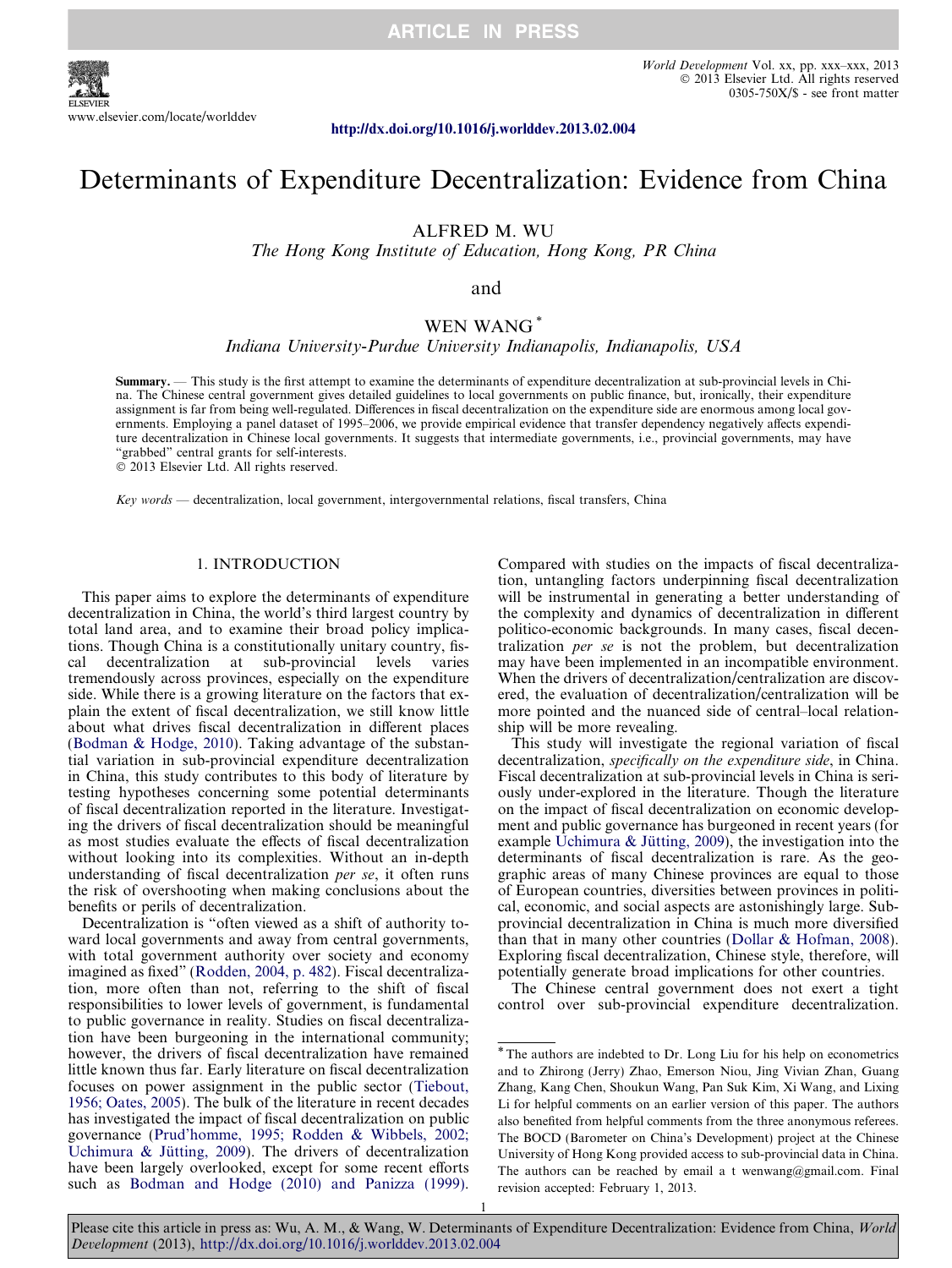## 2 WORLD DEVELOPMENT

Provincial governments in China enjoy substantial discretion in this regard. According to the Constitution of the People's Republic of China (PRC) and the China Statistical Yearbook (2009), subnational governments refer to 31 provincial governments, 333 prefectural governments, 2,859 county governments, and 40,828 township governments (sub-provincial governments include prefectural, county, and township governments). Local governments provide the bulk of public services in China wherein 70% of public money has been spent at the subnational level with more than 55% being spent by subprovincial governments ([World Bank, 2002](#page--1-0)). Due to the efforts to build a service-oriented government in recent years, local governments will take up more responsibilities for the provision of public services over time in China. Expenditure assignment for local governments is nonetheless far from being wellregulated (see also [Martinez-Vazquez & Qiao, 2011\)](#page--1-0). The [State Council \(2002\),](#page--1-0) the top administrative body of the central government in China, provides regulations on local fiscal decentralization, paying most attention to the revenue side of fiscal decentralization while the regulations on the expenditure side have been nearly left blank. Variations in fiscal decentralization on the expenditure side are enormous across localities in China. For example, sub-provincial governments spent 85.32% of public money in Guangdong Province while only 53.72% was expended in Qinghai Province between 1995 and 2006 (see The Compendium of Fiscal Statistics for All Prefectures, Cities, and Counties, 1996–2007). Thus we pose our research question for this analysis: What drives the variation in sub-provincial expenditure decentralization in China? Based on the empirical results of our analysis, we attempt to draw policy implications for the improvement of the intergovernmental fiscal system in China.

In general, our empirical analysis confirms a negative relationship between transfer dependency (central transfer as a share of local expenditure) and fiscal decentralization in the Chinese context. Regions with a greater transfer-dependency tend to have a higher centralization of expenditure within provinces, ceteris paribus. As observers have long suspected that local governments play fiscal games with national governments in order to gain more grants in some countries ([Gimpel](#page--1-0)[son & Treisman, 2002](#page--1-0)), the results of our analysis also suggest a predatory role played by local governments in China. In addition, our study provides suggestive evidence that both population density and foreign direct investment (FDI) have negative influences over expenditure decentralization while economic development adds almost nothing to the explanatory power of our models for expenditure decentralization.

The remainder of the article is organized as follows: Section 2 discusses the theories and empirical evidence of the potential determinants of fiscal decentralization with an emphasis on the relationship between transfer dependency and expenditure decentralization. Section 3 presents data, model specification, and estimation methodology. Section 4 provides the empirical results of our analysis while Section 5 offers a discussion of them. Section 6 concludes.

#### 2. POTENTIAL CAUSES OF FISCAL DECENTRALIZA-**TION**

Here we summarize the factors that have been used to explain fiscal decentralization in the literature, much of which is drawn from cross-national evidence. These potential determinants of fiscal decentralization identified in the literature are employed as the basis of our theoretical framework for this study.

### (a) Explaining the tie between transfer dependency and fiscal decentralization

The effects of fiscal transfers from the federal government (or the central government in countries like China) to local governments on local spending have been investigated extensively (for example the flypaper effect; see [Bailey and Connolly](#page--1-0) [\(1998\)\)](#page--1-0). Nevertheless, the majority of the literature is linked with the theories and hypotheses (such as the median voter hypothesis) developed against a context of electoral politics. The impact of transfers from higher authorities on fiscal decentralization remains largely underexplored.

In some countries, the national government cannot channel grants to grassroots governments but have to go through intermediate governments according to the Constitutions (Hernández-Trillo & Jarillo-Rabling, 2008). Though it is not the case in China institutionally, the Chinese government has adopted a *de facto* system in practice. That is, central grants have to go through provincial governments before reaching prefectural and county governments. There is a risk that provincial governments may retain the intergovernmental transfers for their self-interests. Thus, the relationship between transfer dependency and expenditure decentralization could be either negative or positive, depending on the role and function of intermediate governments who are responsible for transmitting central grants to local governments.

Provincial governments in China, according to the [State](#page--1-0) [Council \(2002\)](#page--1-0), should hold back their own spending and augment central transfers to sub-provincial governments. It means that provincial governments are obligated to not only pass on central transfers to sub-provincial governments but also relinquish some parts of their own financial resources to lower levels of government as the latter provides the bulk of public services to citizens. In reality, no evidence suggests that provincial governments channel much of their own resources (in addition to transfers from the central government) to sub-provincial governments. The [World Bank \(2007\)](#page--1-0) aptly points out that it "appears to be that a typical province makes little, if any, contribution to intergovernmental transfers to lower levels that are designed to equalize fiscal capacities" (p. 53). Worse still, evidence here and elsewhere suggests that provincial governments may capture some central transfers, which are supposed to be used to fund local projects and the provision of public services. Therefore, we should pay great attention to the role of provincial governments in the intergovernmental transfer system.

The hypothesis about a negative relationship between transfer dependency and fiscal decentralization has been confirmed in a study using the case of Russia. [Freinkman and Plekhanov](#page--1-0) [\(2009\)](#page--1-0) find that those transfer-dependent regions tend to have greater fiscal centralization, other things being equal. As central grants flow through regional governments, it would be possible for them to spend the transfers rather than distribute them to lower-level governments.<sup>1</sup> When controlling for all other regional characteristics, higher transfer dependency is found to be associated with lower fiscal decentralization.

Cross-national evidence, however, suggests that a greater amount of fiscal transfers tend to encourage more local expenditure as soft budget constraints arise ([Bodman & Hodge,](#page--1-0) [2010; Letelier, 2005\)](#page--1-0). <sup>2</sup> Higher transfer dependency thus is associated with greater fiscal decentralization. Another line of inference also supports the positive relationship between transfer dependency and fiscal decentralization. As intergovernmental transfers partially serve to compensate local governments for their implementation of central mandates, swelling transfers to local governments mean that local

Please cite this article in press as: Wu, A. M., & Wang, W. Determinants of Expenditure Decentralization: Evidence from China, World Development (2013), <http://dx.doi.org/10.1016/j.worlddev.2013.02.004>